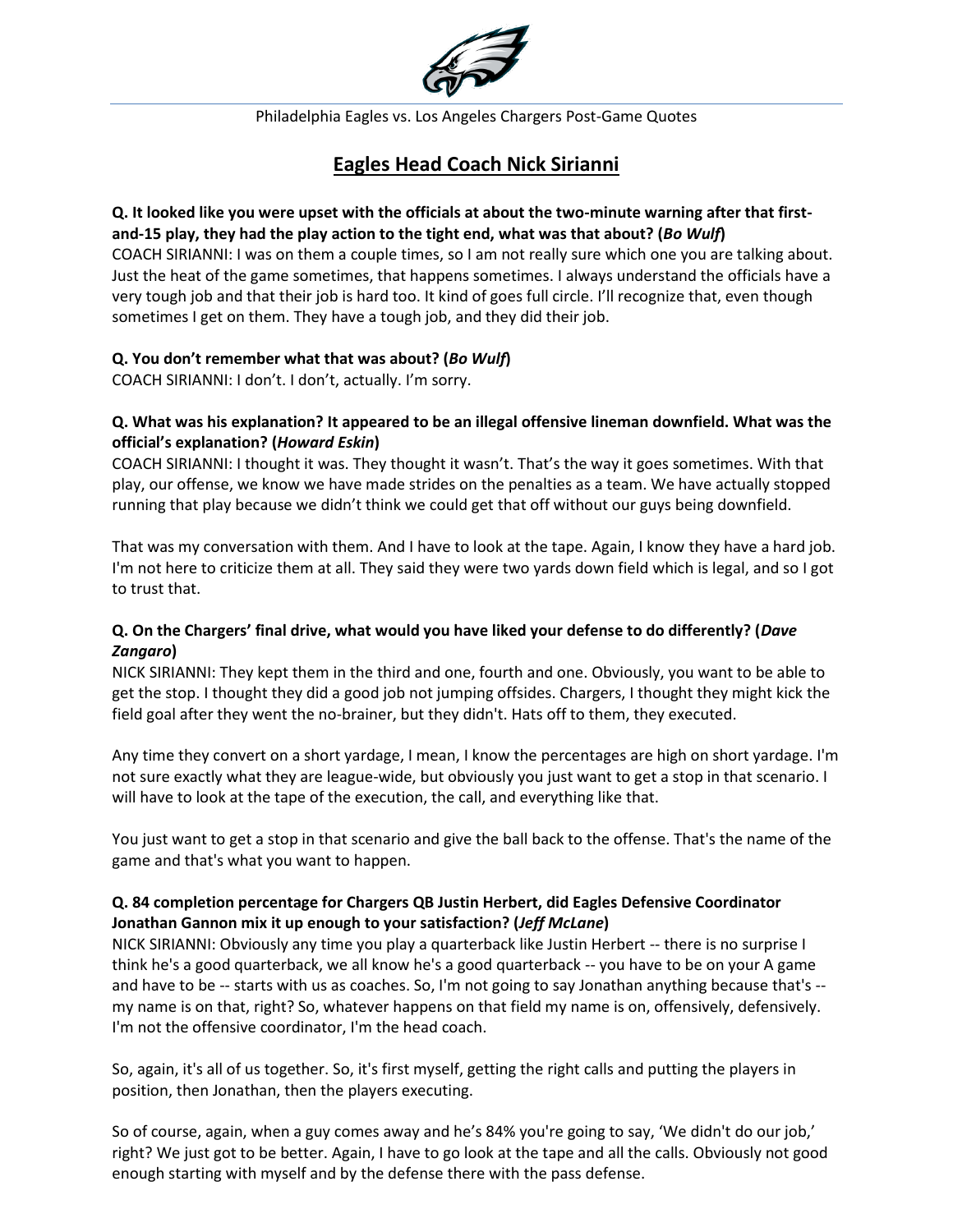

## **Q. How do you feel like QB Jalen Hurts handled himself in the fourth quarter drive, the one that tied that game up? (***Mike Sielski***)**

NICK SIRIANNI: Yeah, he was a stud. He was a big-time stud. I mean, really I got a lot of respect for [Chargers Head Coach] Brandon Staley. They knew we were moving the ball really well on offense, and he didn't leave anything -- I'm pretty confident that he didn't leave anything on his call sheet. He started coming with different things.

I think they had a blitz zero on him the last play. Jalen ended up, we all saw that, ended up getting to a play and Jalen ended up doing great communication to tell everybody what the play was and just fired a strike to [WR] DeVonta [Smith].

But I think what was really, really impressive -- obviously that throw was really unbelievable in the face of some pressure and in the face of -- I know the offensive line did a heck of a job protecting against that blitz zero, but that's advanced football right there to be able to see what was going on and to be able to get the communication at the line of scrimmage and everybody be on the same page for a 28-yard score I believe it was, and then just a couple of drives he made.

He just was really unfazed by the scenario and just showed a lot of poise. Down seven everything in his eyes said put it on me and let's go, let's keep running the ball, let's keep play-action it, make sure we are converting on third down.

And he made some unbelievable plays on third down. That play where he jumped over top and did the flip, I think if we had won that game that would be a play they showed over Philly for a long time. He just was really composed in a tight situation. That's what you want out of your quarterbacks. That's what I've seen out of good quarterbacks in my past.

So, we definitely have to build on this. There is no secret. Jalen has had good practices the last two weeks, played two good games in a row, so we just have to go back and have another week like we did last week, offensively, to put ourselves in position to win next week.

## **Q. How much did the running game help set up Jalen Hurts' throwing, especially in the second half, like later in the second half? (***Martin Frank***)**

NICK SIRIANNI: Yeah, I think when you're running the ball like that, defenses have to do different things to stop the run, right? I think that's -- I'm not sure exactly what we had. What did we have, guys, 170 or something like that?

When you're running the ball like that, again, there are different answers that defense has to come with, because you just never, as a defense, want to get the ball pushed down your throat.

So, they end up doing different things which ends up naturally opening up some different avenues. There are a lot of different things they could do. They could blitz a linebacker, leave somebody alone, one less zone in the secondary, they can knife defenders, knife the nickel, knife the defensive end, which sets up some of your outside zone stuff.

We just have to identify what they're doing and then attack from there. I think our offensive coaches did a nice job with just kind of seeing what they were doing, communicate what they were doing so we could get to the answers off some of the things that the Chargers were doing to us on defense.

So good job by the coaches, but even better job by the players executing with the run and play-action game.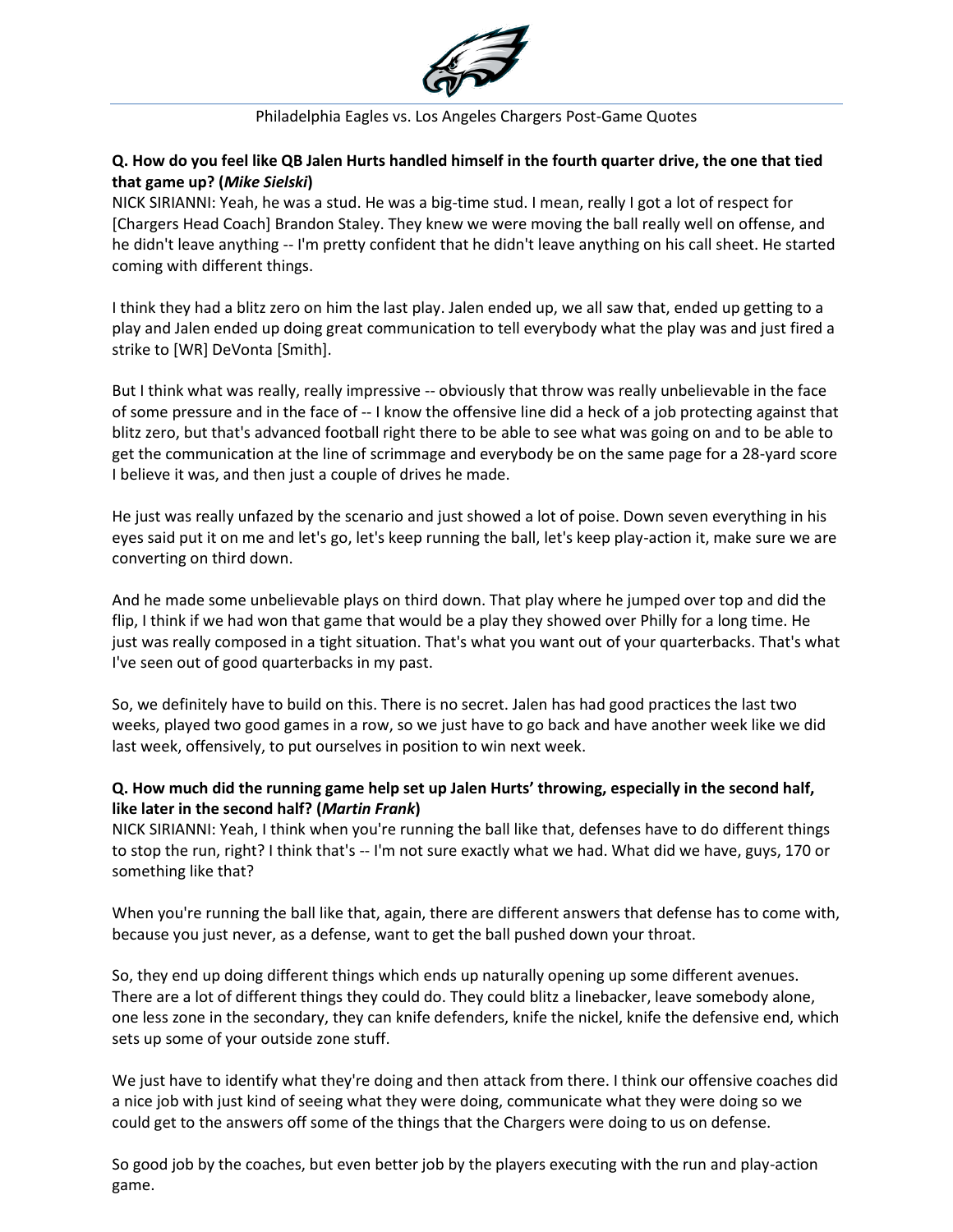

### **Q. What was this week like for WR DeVonta Smith? (***Bo Wulf***)**

NICK SIRIANNI: You know, I'm not going to go there. You guys can ask him if he wants to open up about that. Every conversation I have with players is going to be private. He handled himself like a pro, so I'll let him answer that.

### **Q. So then your vantage point of knowing what he went through this week, to watch him go out there and play like he did... (***Bo Wulf***)**

NICK SIRIANNI: Yeah, DeVonta, he's just a -- again, I don't know exactly everything. Again, you'll have to ask him, and he can open up with that. Obviously, I would think that's going to be on his mind. I'm not in his shoes in that scenario. It's on his mind. He went out and did his job this week, and, again, that's what I expect out of him, because he's a high character person, high character kid, high football character. Loves this game, and happy with the way he played today.

## **Q. What type of growth have you seen over the last couple weeks even in this loss from all three units? (***Mike Kaye***)**

NICK SIRIANNI: I think one thing that as we continue to cut down on some self-inflicted wounds. We had some today in some critical scenarios where we are going to need to get back and go back to the drawing board.

But in this league so many times my experience has been that you can lose games instead of win games, right? So, we're trending in the right direction in that. We would like to take the ball away more on defense and we're going to continue to strip at it. Those come in bunches when you get it.

Offensively, starting with [QB] Jalen [Hurts] because the ball touches his hands every down. He's done a good job taking care of the football. When you take care of the football, you give yourself a chance to win at least every week when you're taking care of the football.

So again, we have a lot of growing to do still. The formula is not easy. The formula of getting better is not easy, but we know what it is. It's going to work every single day. We can go on a run, but what I told the guys is there is no eight -- we don't come in this next week and get all eight wins right there if that's how many games we have left. You have to go 1-0 each week.

The only way to do that is to grow every single day and to go to work like they went to work last week. So, I do see growth in this football team. I think we all see that. But we have to keep growing. There are no moral victories in this league, right? A loss is a loss is a loss is a loss. That one hurt, and we have to get back and get better from this.

## **Q. Why do you think the pass rush struggled to get home today? (***Dave Zangaro***)**

NICK SIRIANNI: [Chargers QB Justin] Herbert does do a good job getting the ball out and [Chargers WR Keenan] Allen had some good things where he can work the middle of the field. Kind of seen that with him over the years with Keenan being able to work the middle of the field.

So, when they're able to get the ball out quick we have to be able to tighten up with the coverage to be able to get Herbert to hold the ball a little bit. They did a nice job on a couple boots. I think they took advantage of a couple things with our defensive ends pinching down where they did a couple nice things with boots and getting Herbert on the move.

They had the big, long pass to get him on the move there with the long one to [Chargers WR Mike] Williams.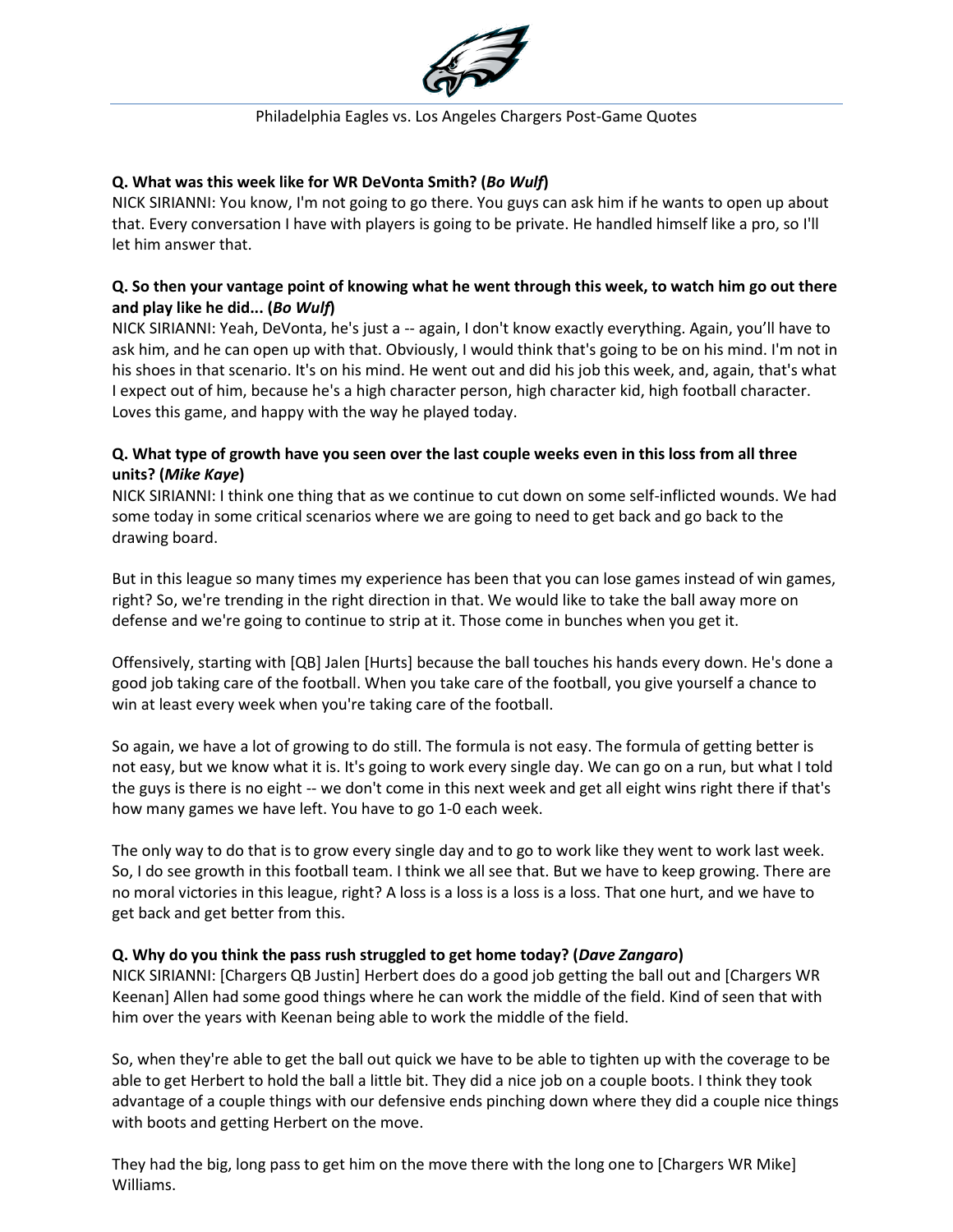

But again, those are some of the things we have to be able to fix to get after the passer.

# **Eagles QB Jalen Hurts**

**On how tough it was watching the last drive from the sideline and knowing he wouldn't have time:** "It was very tough. I think for me, I always look at it like, 'What could I have done better to change the outcome of the game?' That's how I look at it all the time. Look at every opportunity you have and take advantage of every opportunity. There are some opportunities whether there's a perfect situation or not, whether there's a perfect pocket or not, whatever it was – I didn't make the play early in the game. Those are the things that are on my mind right now. The things that I didn't do to help this team win this football game. It hurts to see another team go out there and it not be in your hands at the end of the game to go out there and win it. That's why you play the game, that's why you play this position – to have it in your hands to go win it in the end. We put ourselves in a good situation, a good position, to obviously go tie and continue to keep it in the game. Ultimately, in the end we didn't get the ball back and didn't get an opportunity to go out there and score. It's a really good football team we just played. I have a lot of respect for [Chargers QB] Justin Herbert, a guy that came out the same year I did. I have a lot of respect for him and a lot of respect for the team."

## **On what missed plays he was referring to and whether it was the throw to Eagles WR DeVonta Smith:**

"I have two. [On the throw to WR DeVonta Smith] I was expecting something else and ended up getting out the pocket and made a throw kind of back peddling. Maybe I didn't need to do that. I ended up leading him too much. It's just a missed opportunity in my eyes. And then I think about the opening drive to Eagles TE Dallas Goedert. I couldn't really follow through with my throw and couldn't finish through it. Maybe I could have gotten deeper in the pocket. Knowing that they were bringing five, it's kind of hard to block man-on-man sometimes. It's something I'm going to learn from, but I look at it as a missed opportunity for me regardless of [it being] late in the game, what that looks like and putting us in a position to go in. It's about what you didn't do."

## **On the team's identity and whether he feels like they are getting closer to what this team can be these last two weeks:**

"Clearly I think we've taken steps throughout the year. I think we've grown. I think we've communicated better. Coach to player, I think we've had better conversations and we've come to be on the same page on a more consistent basis. Going out there and it's showing. In a game like this, third downs are critical. Both teams are doing well and running the ball efficiently. Passing it efficiently. It came down to a thirddown game. There were some opportunities during the game that we didn't take advantage of. The defense made two great stops on fourth down. That's something we have to capitalize on. There's a lot to learn from, but again, it's a great football team we just played. The biggest thing I take away from this is just coming out fast and taking advantage of the opportunities we have. I have no doubt in my mind that in the game the plays are going to be made to win the game, but we have to take advantage of them early."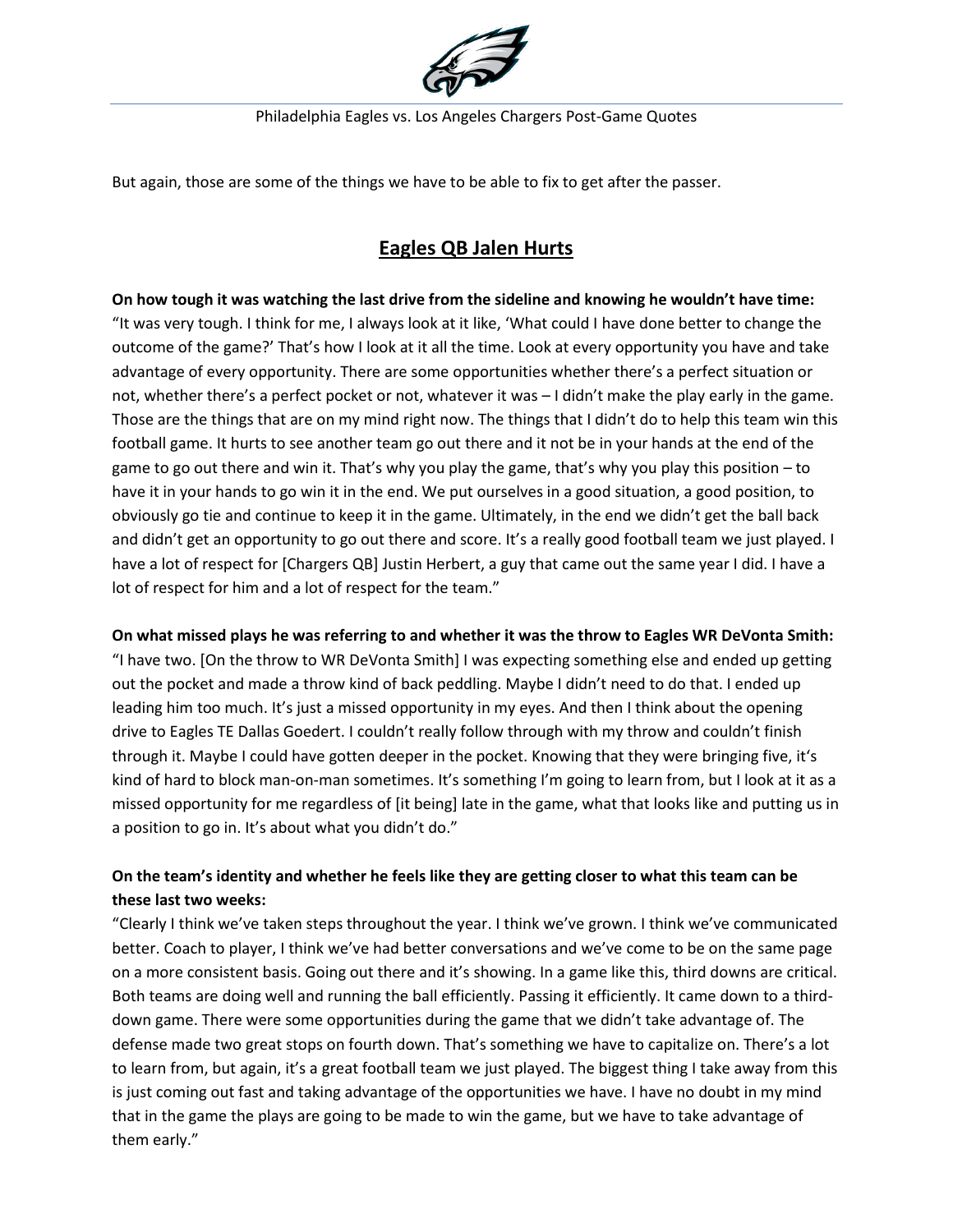

## **On whether the offense is making progress by showing a lot of balance these past two weeks and whether that's something he can take away from the game even though you want to win:**

"I think you said it there at the end. I'm not satisfied with losing. I never will be as long as I'm here on this earth. We have to find ways to come out. We have done it. Doing it consistently, there's an urgency around here. There's a 'want to' around here. There's an effort around here. Doing it consistently, coming out and dominating from the jump. Taking advantages of the opportunities we have. You go against the best of the best in this league. When we have those opportunities you have to take advantage of them. That's something that I've learned in this young beginning time for me."

### **On what he thinks he showed or proved on the final offensive drive:**

"It's not about any of that, it's not about any of that. I expect to do those things. I also expect to come out and start fast and do the things I need to do early in the game. We are looking at a potential 10 point differential in the game, maybe 14. So the stuff in the end, I expect that to happen. My coaches expect that to happen. [Eagles Head] Coach [Nick] Sirianni has all the trust in me to go out there and do those things. But I came here and I said, 'What could I have done better from the jump?' 'What are the opportunities that I didn't take advantage of as the quarterback of this team?' Good, bad, or indifferent I want to be better and I have to be better in the end. We have to be better as a group but I hold myself to a very high standard."

## **On his vantage point of what Eagles WR DeVonta Smith went through this week and also what he did today:**

"Obviously I have a lot of love for [Eagles WR] DeVonta [Smith]. I love him like a brother. I have a lot of love for [former Raiders WR] Henry Ruggs as well. I love him like a brother. My [Alabama] brother. It's tough for all of us to experience what we experienced this week, how tragic of a situation it was. But we are all warriors and we all see it through. DeVonta made some big-time plays today. He will continue to do that for us."

## **On if he felt like the chemistry between him and Eagles WR DeVonta Smith has taken off especially in the second half of the season:**

"I think it's, you know, when you have to make a play, the plays have to be made. There was a situation in that game where we had to make those plays to stay in it and we made them. Everybody had the confidence in everybody. DeVonta made the plays in the end but I mean, it wasn't enough. None of it was enough to win. So I'll say it again, to take away something from this, coming out from ready set go, first quarter. Taking advantage of every opportunity and being consistent in that. Maintaining that throughout the course of the game. If we do that, I already know we are a good football team, but our record will reflect what type of football team we know we are so it's all about winning."

# **Eagles RB Boston Scott**

**On what it was like going back and forth with the Chargers on drives:**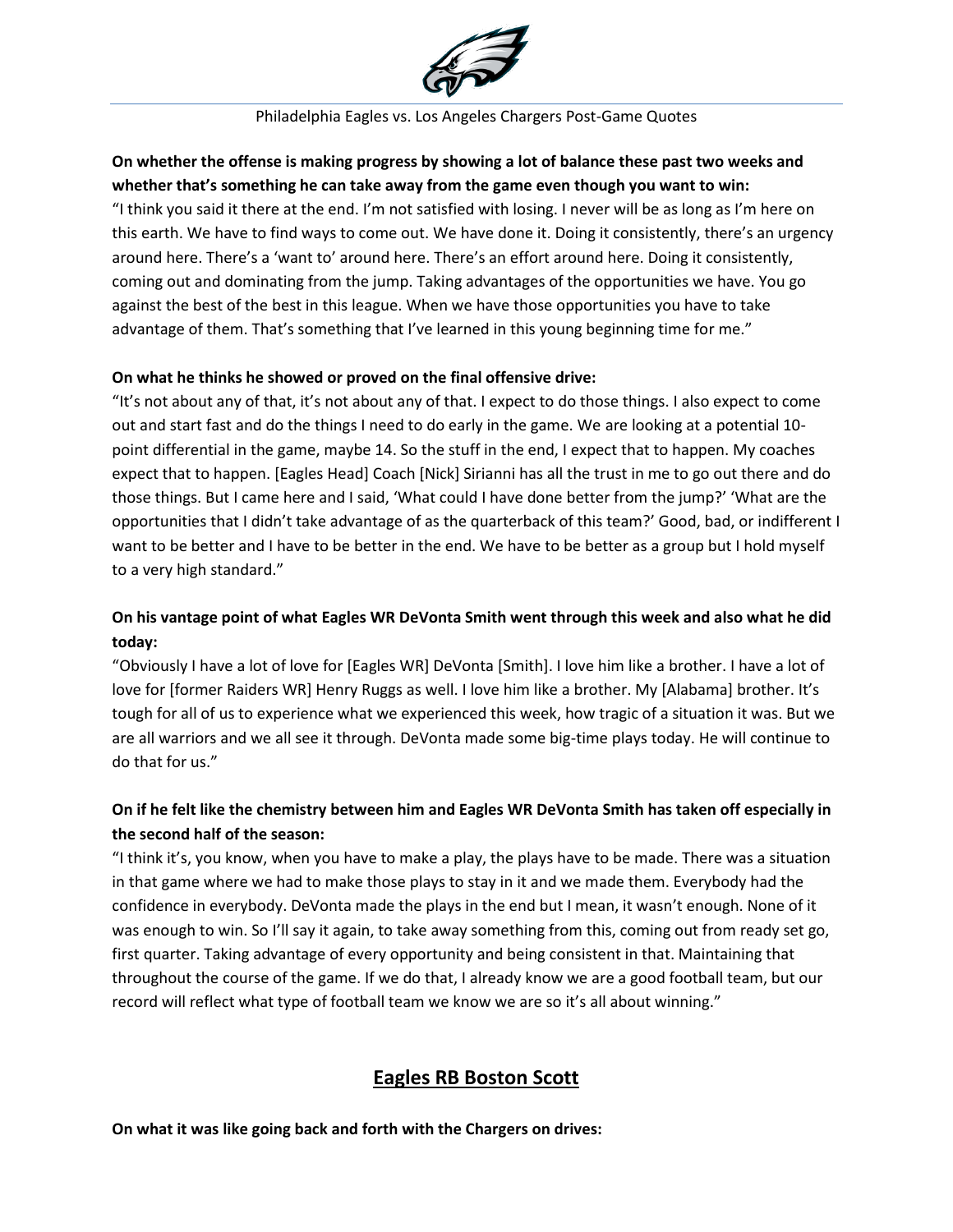

"I think it tells you a lot about your team and games like that where you have to respond, whether it's offense, defense, or special teams. I feel like we did that throughout the course of the game. We continued to battle, we continued to fight."

## **On Eagles QB Jalen Hurts' performance:**

"From the offseason where we're doing five a.m. workouts to throwing the ball around, developing chemistry. I've always talked about – and sometimes I forget how young dude is just because of how he has taken control of the team, taken control of the offense. Tremendous amount of respect for him. He's an eraser and what I mean by that is that when things aren't right, he makes them right. So utmost respect for that guy and what he's been able to do week in and week out. He's a warrior. He's a winner."

# **Eagles T Jordan Mailata**

### **On two weeks in a row physically dominating the front to run the ball:**

"Not going to lie, it is pretty tough. They were moving the front a whole bunch of times. That is where, I guess our ace up our sleeve is [Eagles Run Game Coordinator/Offensive Line] Coach Stout [Stoutland]. He is a very detailed coach and goes over defensive press thoroughly, what we can expect, and so we go onto the field and practice remembering those details and executing them. It really pays off when we translate that onto the field. The cohesiveness is coming together for three weeks now with the same offensive line. It is evident that the cohesiveness is coming along and people are getting used to playing next to each other. We just have to keep it going."

### **On what the Chargers tried to do to mix things up front:**

"They were just moving the defensive tackles. We have a couple of blocks that were moving last minute so I wasn't going to be able to hit them to the tight end, bang them to the guard. Those were frustrating because I like lambasting people and I like dominating people. Some of the plays tonight I was not able to translate fast enough, because it was honestly a two-way-go and at times it was frustrating to see how they were playing it and which way they were going to go. I had to trust in my coaching and take the right angle. A couple of times when it really worked and a couple of times where it didn't."

### **On the two second quarter drives having so many running plays:**

"It is pretty fun, I am not going to lie. It is pretty fun. When you can get the ball moving like that, it just gives you more confidence to keep giving your all for the guy next to you. Especially our running backs, when you see how they run, they just put their head down and run, it makes you want to keep blocking for them and keep getting the yardage. It gives us that team cohesiveness. You earn each other's love and respect and just play for one another."

## **Eagles TE Dallas Goedert**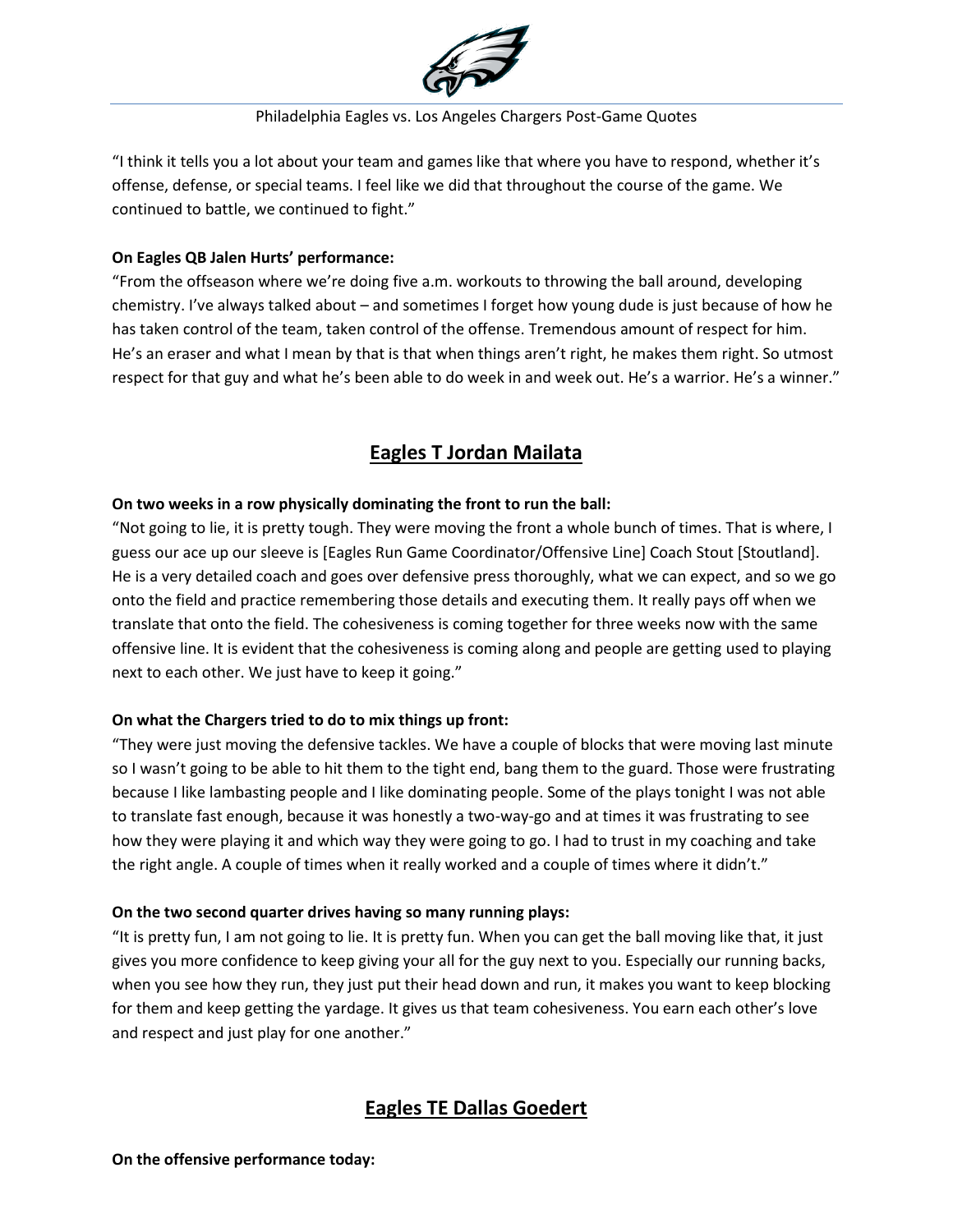

"I thought offensively we played pretty well. There are obviously plays that we left out there early in the game. Me and [Eagles QB] Jalen [Hurts] missed on one that should have been a really big one. We fought and the offensive line did their thing. Jalen was balling out there, extending drives on third-down and doing some crazy stuff. That is what we can do offensively. We just need to keep building on it."

### **On his perspective on the play in the first quarter when he was open:**

"I had to adjust my angle. It was one that I wish I could have back and I wish I could have caught it. It was tough. I wasn't sure where the safety was, if he was with me or not over the top. I didn't want to let him intercept it either so I had to make sure I got a hand on it. That could have been a really big one and a difference-maker in the game that happened really early. Looking back at the game, that is one that could have played to our advantage."

### **On the lessons this team is learning with close games:**

"Every play counts. Someone said it in there, you might have-we just have to make sure everyone is on their assignments and everybody is doing one thing. If one person messes up, then another person messes up on a different play, that's 11 if everybody has one, so we have to make sure we're detailed. In a close game, we just have to find a way to win. Get off the field defensively and stay on the field offensively."

### **On Eagles QB Jalen Hurts' performance:**

"I thought he played an excellent game. Like I said earlier, that one drive where he had two third-down runs, jumped over, flipped over, and got the first down and scrambled along the sideline for a nice big gain. It seems like he is getting better and better each and every week which is what you want to see from a young quarterback."

# **Eagles WR DeVonta Smith**

### **On what the week was like for him:**

"First off, my heart breaks for everyone that was involved, the family of the young lady that lost her life. It was rough at the beginning, but just coming in everyday and getting with the guys, they gathered with me and helped me out a lot. At the beginning of the week, it was tough, but, eventually, the guys helped me get through it."

### **On how tough it was to focus:**

"Once I got on the field, it just went away. I had a task at hand and had to focus on football, so once I got on the field, it kind of went away."

### **On if he thinks this is the best he has played so far:**

"I can still grow. I think there are some things that I could have done better. Just continuing to attack, watch the film and get better from it."

### **On what were the causes of some of his drops in previous weeks:**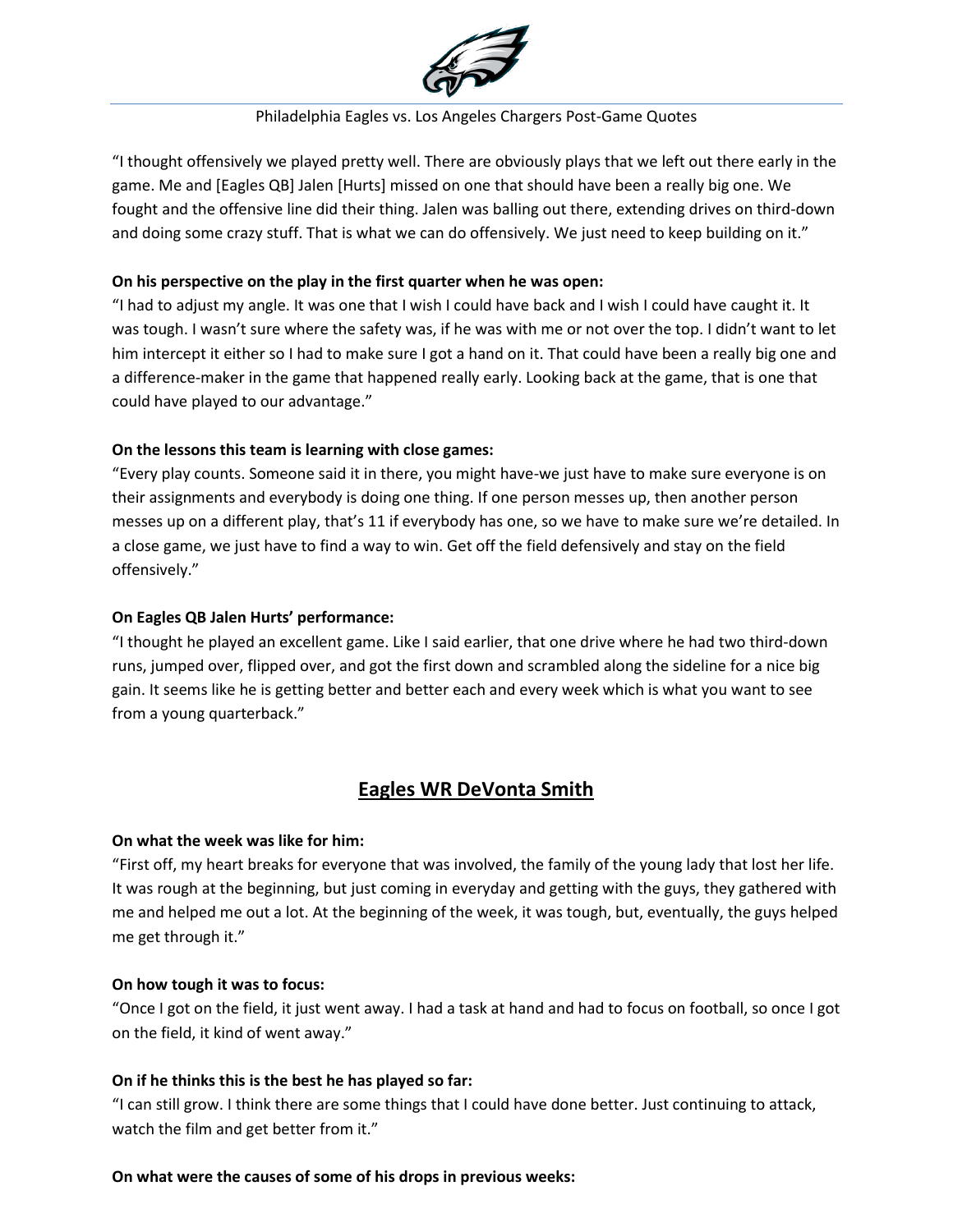

"Just small mistakes, me not looking the ball all the way in and not concentrating. The whole week, I just focused on concentrating on the ball and looking it all the way in."

### **On how it felt to score today:**

"I'm just going out there and just doing my job. When you go out there and you execute, the ball will find who it's supposed to find."

## **On if he felt like he could score on his touchdown once he caught the ball:**

"Every time I get the ball in my hands, my intentions are to score. So, I was there and then I got in."

## **On if he thinks his chemistry with Eagles QB Jalen Hurts is getting better:**

"As an offense, that's what you practice for, day in and day out. Just be with each other to get better. The more that you do it, the more you attack it every day, the offense gets better and the team gets better."

# **Eagles DT Javon Hargrave**

## **On why it has been so challenging to get to the opposing quarterback in home games:**

"Every week is different. I think this week they were getting the ball out so quick. It was kind of hard to get to [Chargers QB Justin Herbert]."

## **On what things the Chargers did differently this game that stood out to him:**

"They chipped more than usual. The ball came out quicker than we expected. Hurry up stuff and little things."

## **On whether there were any plays from this game that he would want to have back:**

"It's a lot of plays that I feel like if we did certain things, we could have gotten off the field."

## **On whether he feels like they were close on the two fourth-and-one plays on the final drive of the game:**

"I definitely feel like we had some chances, especially on fourth-and-one to come up big but we didn't get the job done."

## **On whether he thought the Chargers were going to kick a field goal after the timeout:**

"I figured they were going to keep the offense out on fourth-and-one with the game on the line. I pretty much knew they were going to go for it."

## **On whether he wanted the Chargers to go for it:**

"Yeah, I definitely did."

**On whether he wanted the Chargers to go for it on fourth-and one so the defense could make a play:** "Most definitely."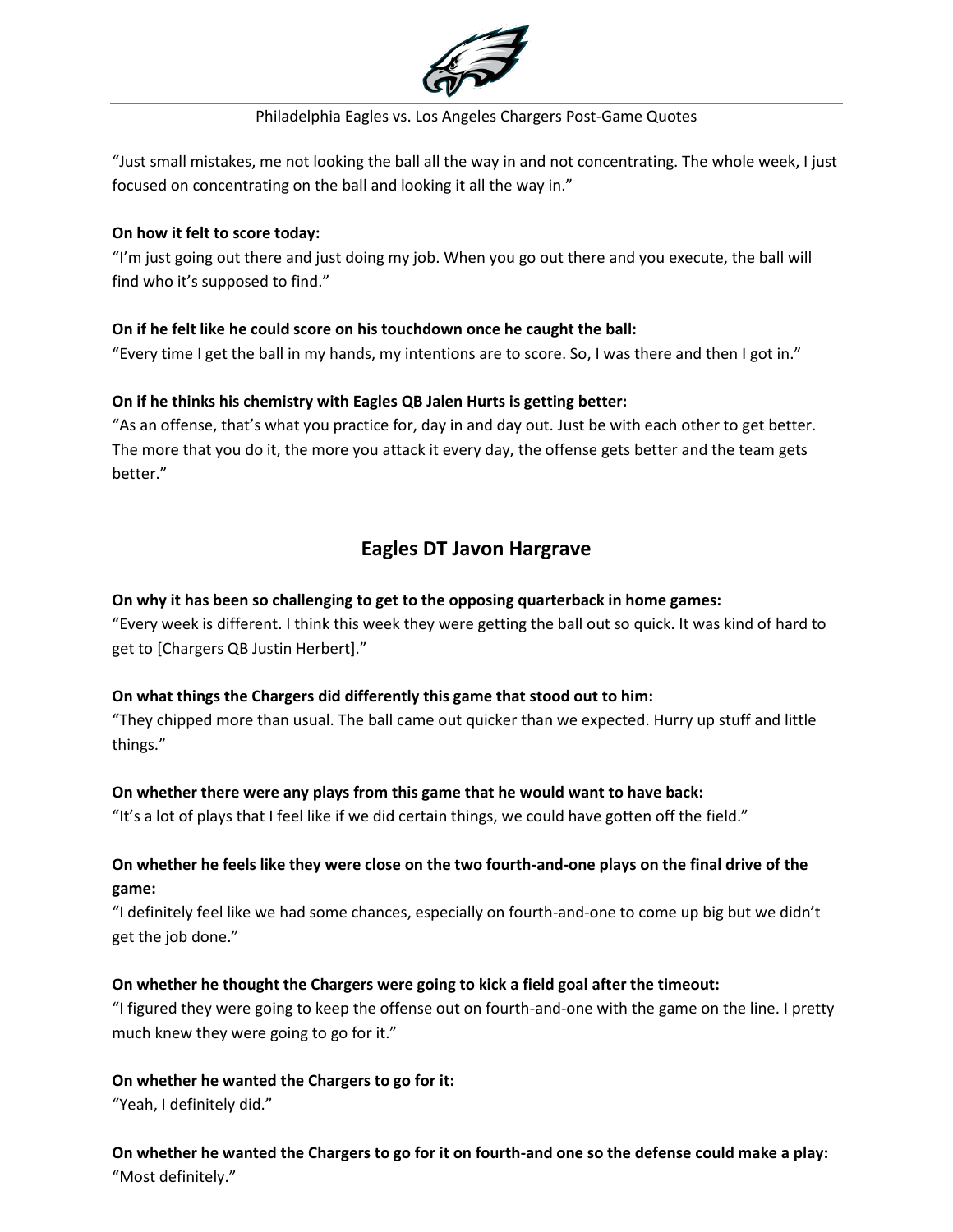

## **On what kind of adjustments they can make in-game when the quarterback is getting the ball out that quickly:**

"We just have to keep rushing it and hopefully one time they give us a chance and we make the play."

# **Eagles LB T.J. Edwards**

## **On his thoughts on what happened after holding the Chargers to 16-points halfway through the third quarter:**

"At the end of the day, we didn't make enough plays. I can only speak for the defensive unit and special teams. We didn't make enough plays to win the game. I thought we were in position at times and it comes down to the details of things. I thought all of the guys gave so much effort and put so much into it. To fall short, it hurts for sure."

## **On his thoughts on the ball spot after his third-and-short tackle:**

"I don't know. At the end of the day, we have to play the down no matter where the ball is and cannot focus on complaining or anything like that. We have to get ready for the next play. That is not our call and that is not what this team does to complain about the external factors. We just get ready to go and play the next down."

## **On the fourth-down play when Chargers QB Justin Herbert sneaked:**

"At first, I thought we had it. We got such good push. When you have [Eagles DT] Fletch [Cox] and [Eagles DT Javon] Hargrave and all the big dudes up there, they are hard to move. It was so close. That is how it went most of the game. We didn't make the play to stop the drive and things like that. Obviously, it is disappointing. Don't give up on this team at all."

## **Eagles LB Davion Taylor**

## **On his change of mindset from the first half to the second half:**

"After halftime I had to come out and just be like, 'It's 0-0.' In my head just reset. I forgot all the mistakes I had in the first quarter. I forgot everything and now it's just a new fresh start and clean slate. I just made sure every single play, like what I was saying in one of my interviews last week, just making sure I start every play with resetting my mind and go into the next play. If I miss a tackle, if I miss a play or whatever I do to just have a next play mentality."

## **On how much pressure it put on the LB situation that Chargers QB Justin Herbert throws the ball out quick:**

"I feel like it wasn't that much pressure. I feel like the whole week we knew what he was going to do. We prepared for it so we were just making sure we were getting our drops and getting a tipped pass when he was set and just breaking on the ball. Just run to the ball. I feel like that's what we did the whole game and I feel like it was a pretty good performance."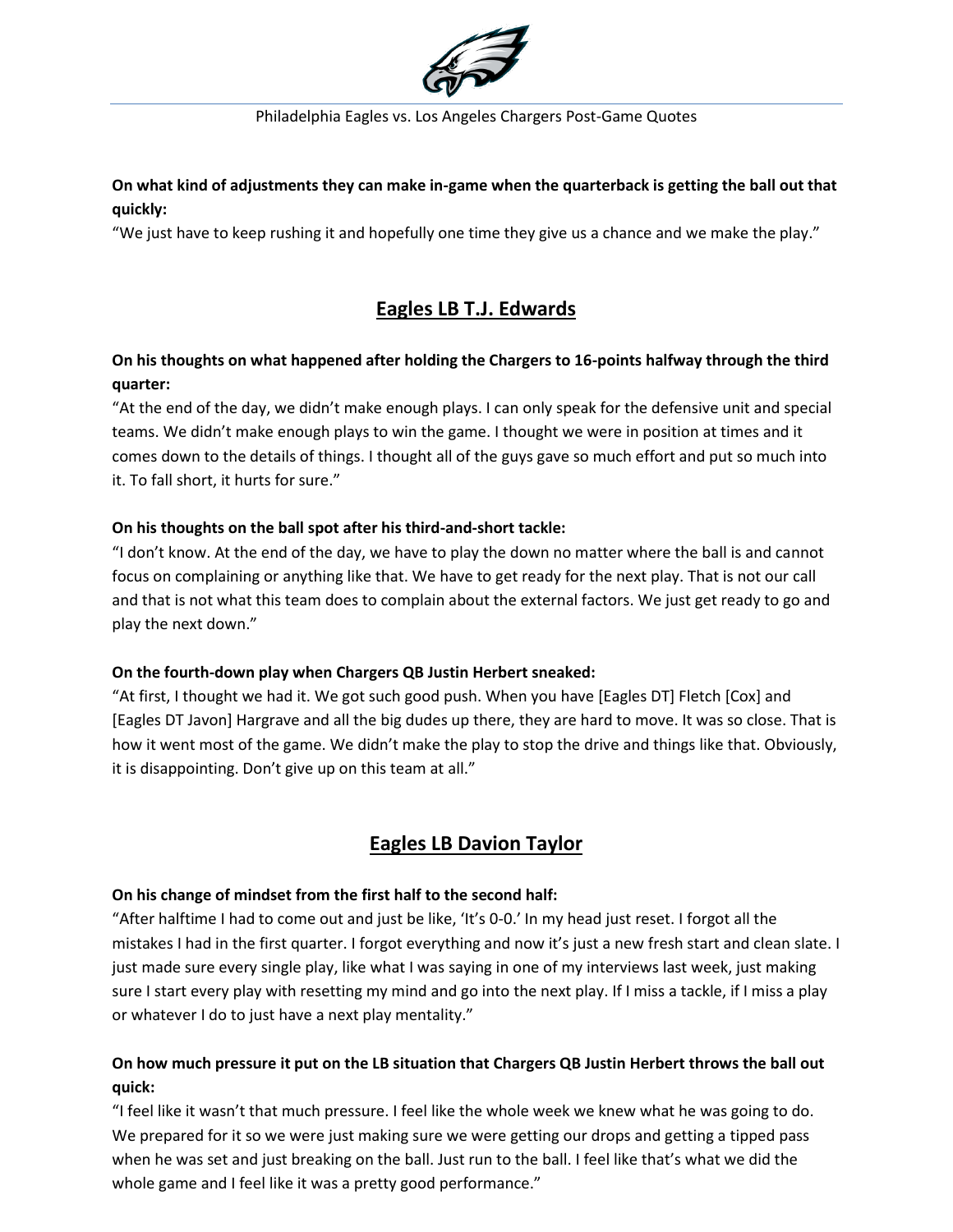

### **On the toss plays to Chargers RB Austin Ekeler and whether they saw that on film:**

"We saw it on the film. We knew it was coming. We knew the formation they were probably going to come out with. The main thing we practiced all week was making sure we were setting the edge. When their mentality is to run the ball [and] get it to the edge, we made sure we tried to protect the edge and make him cut back so we can stop them from gaining so many yards."

### **On the mindset for the final drive:**

"Stop them. We already knew that even if they would have gotten to fourth down they were going to go for it. In that situation there was a four-down mentality. We'll try our best to get them off the field, but I hate to say it but we didn't succeed."

# **Eagles S Marcus Epps**

### **On Eagles CB Darius Slay going down:**

"Definitely not an ideal situation. Losing two guys that are playing really good for us and through this year, but coach does a really good job making sure everyone is prepared. Really great coach. Always is on us about the tips so everyone knows what to do out there. He has confidence and trust in us to go out there and be able to play no matter who it is."

### **On two fourth-down stops and giving the defense confidence:**

"Anytime we can get a fourth-down stop, it's basically like a turnover. So, I feel like we are really close as a whole team. We just have to keep grinding and good things will start to happen and swing our way."

### **On getting the defense to the next level:**

"We are really close. We all need to continue to focus up, keep grinding, keep trusting the process and just execute better out there."

# **Chargers Head Coach Brandon Staley**

### **On what stood out about the Chargers game-winning scoring drive:**

"I really liked the way we executed in the run game and in the pass game. I really felt like we had balance today on offense and I felt like that was one of the big keys in the game was keeping [the Eagles defensive] front off-balance. I loved our protection plan today – no sacks against a really, really good [defensive] front. My hat's off to [Chargers Run Game Coordinator/Offensive Line Coach] Frank Smith, [Chargers Assistant Offensive Line Coach] Shaun Sarrett, [Chargers Offensive Coordinator] Joe Lombardi, [Chargers Passing Game Coordinator/Quarterbacks Coach] Shane Day – our entire offensive staff – because we kept [the Eagles] off-balance today. On that last drive I thought that was a good example of that. A lot of key plays on that drive. Everybody touched the ball for us on that drive and I think that makes you tough to defend. [Chargers QB Justin Herbert] executed at a really high level today. What we wanted to do was finish that game with the football. We had the big 4th & 1 that we executed and then we split them on a run that really got us in there close. Our offensive line played a very, very good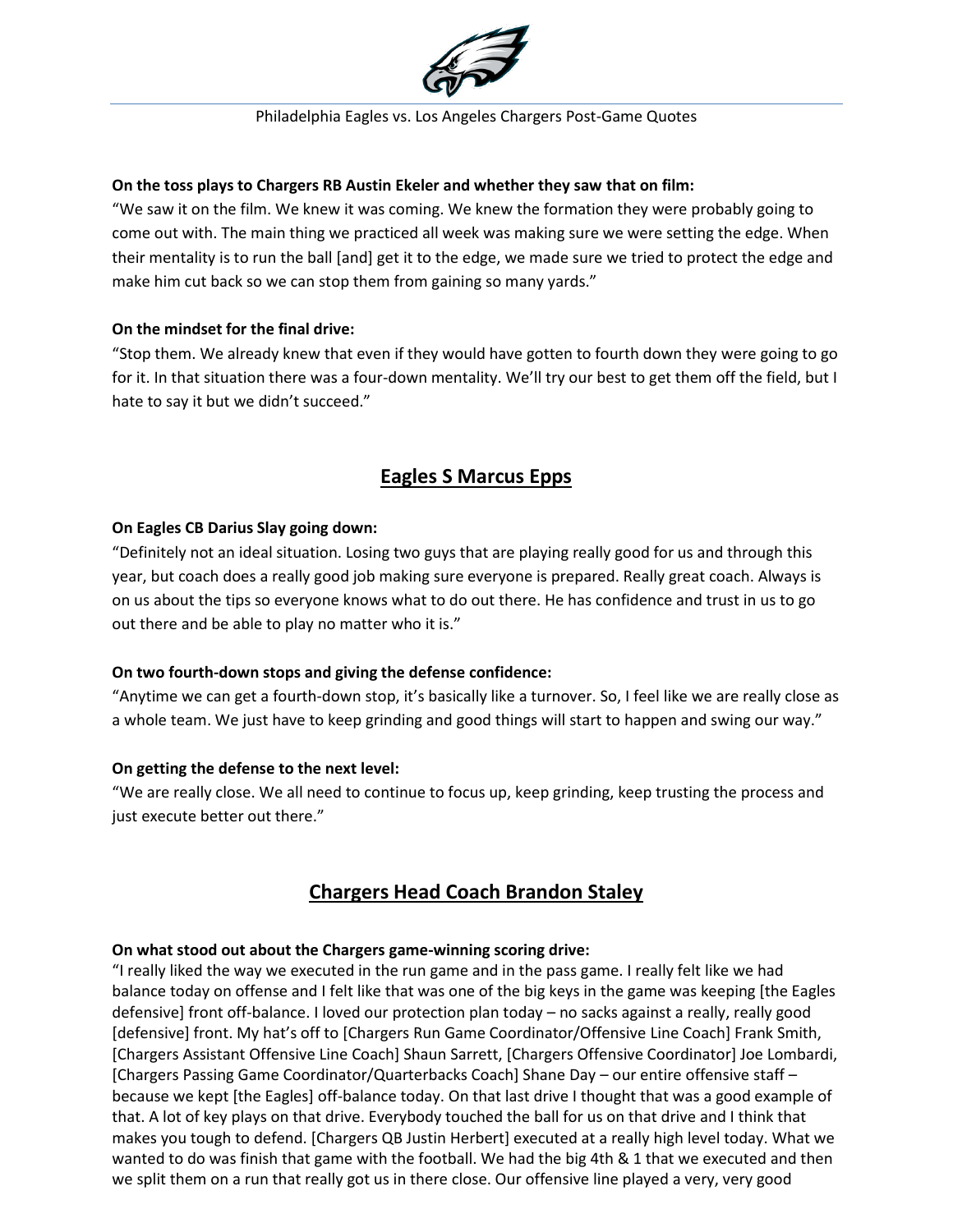

football game today. This was a line of scrimmage game and our offensive line competed at a really, really high level. [Chargers C] Corey Linsley, [Chargers G] Matt Feiler, [Chargers T] Storm Norton, [Chargers G/T Michael] Schofield, and [Chargers T] Rashawn [Slater] were outstanding. Our tight ends blocked extremely well today – all four of them – and I feel like you really saw that on display that last drive."

### **On Chargers QB Justin Herbert's precision in the passing game:**

"I think you hit it. 32-for-38 in a pro game – that's really, really good. But what I liked about it is we got to the deep part of the field today and we were able to access all parts of the field in a lot of different ways. That's what you have to do against a good defense and that [Eagles defensive] front is really, really good. I felt like Justin was patient today. I felt like he was extremely accurate. I thought he played with really good timing. The last two games, not his best stuff from a timing perspective. Today, really good timing and our offensive line had a lot to do with that. Justin was outstanding in the game today."

### **On the called run for Chargers RB Austin Eckler on 3rd & 2 on the final drive:**

"I felt there was a surge there [for the first down], but then I got the fourth down signal from [Chargers QB] Justin [Herbert] and we were going. It really felt like a first down. I looked up at the replay kind of past the yellow line but, evidently, that was not the case."

### **On whether the Chargers would attempt a fourth down conversion on the final drive no matter the yards to gain:**

"Not no matter what, but, we felt like 4th & 1 we like the quarterback in that instance as a threat and then just running the football. I felt like we would have to surge. I liked the run design on that particular short-yardage play. We worked on it all week and I was just really confident in our group [the way we were] coming off the line of scrimmage. I wanted to finish that game with the ball."

### **On holding penalties that were not called when Eagles QB Jalen Hurts escaped the pocket:**

"Yeah, I mean, I thought there were a couple instances today. That was one of the big parts of the game was [Hurts] getting out on those loose plays, particularly on third down. I felt like we had a really good rush plan – five and six-man rush plan – and there were a couple runs where I felt like [Chargers OLB] Joey [Bosa] got tugged, [Chargers OLB] Kyler [Fackrell] got tugged. [I] really thought that happened to Joey a couple of times but they didn't call it. We know that [Hurts] bails to his right – he bails deep to his right – and we had a couple tough lessons that we learned on some of third and fourth downs against Jalen [where] he out-flanked us when we had a really good design on. He's a really good player that way, but we have to execute better, for sure. Because if we do, then that's a much different game."

### **On the decision not to challenge the spot on Eckler's 3rd & 2 run on the final drive:**

"We just didn't have a great look at it and the play clock is going. It was, 'Hey, let's keep it moving.' But good point."

### **On his mindset when the Chargers have the ability to consistently call pass plays downfield:**

"That we have an elite quarterback that can really throw it anywhere on the field. What also stood out is that's how [Chargers WR] Mike [Williams] plays. Mike just really has a big-time gift when the ball is in the air in the deep part of the field to track it. [Williams] has [Eagles CB Darius] Slay on him – and it felt like he got held, actually – but we want to be able to do that in the passing game. To make people respect the deep part of the field and Mike's certainly a guy that can get there. It just felt like Justin [Herbert], I mean, you can't underestimate what a good throw that is because a mortal player doesn't make it look that easy."

### **On the contributions from the tight ends and how it changes the offense in various phases:**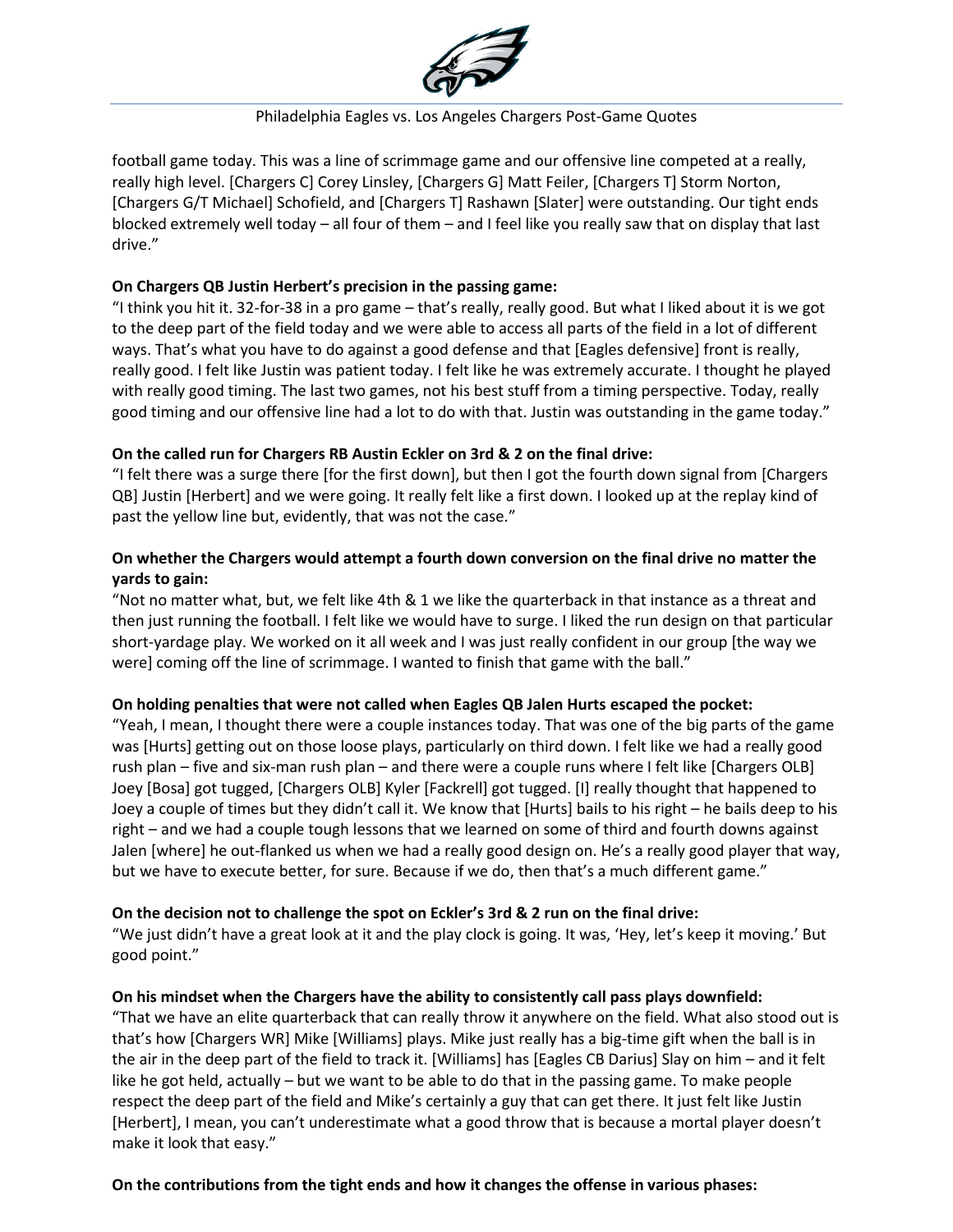

"It changes the game, Chris. You know, gaps and vertical threats – tight ends. It gives you a huge advantage and I love the way [Chargers TE] Tre' McKitty is playing these last two games. We're getting that value that I told you guys about with him, too. You talk about [Chargers TE] Donald Parham after the catch, I mean, this guy's got some of that basketball magic making people miss. [Chargers TE] Jared [Cook] was fantastic. [Chargers TE] Stephen [Anderson] in the screen game making some people miss on the screen. That's what you got to do to be a tough team to defend is you want them to be able to respect everybody who's out there. Again, my hat's off to [Chargers Offensive Coordinator] Joe Lombardi. I felt like he called a fantastic game with the contributions of our entire offensive staff. I really felt connected today as a staff on offense and I felt like we played like it."

### **On the Chargers secondary play:**

"[Eagles WR DeVonta Smith] had a couple good catches. [Chargers S Nasir Adderley] I feel like should have intercepted one, for sure. [Smith] had a couple comebacks on us which we can live with. But you bring up a good point, this is the NFL. We're down two starters at corner and the deck is stacked against you like that, you got to respond. This was a Chargers win today. We needed to come in here and play a good game on defense without two of our best guys and that's what we did today. [Chargers CB Tevaughn Campbell] was fantastic. [Chargers CB] Ryan Smith competed. We had [Chargers CB Kemon Hall] out there. It was all hands on deck in the secondary. We had [Chargers S] Tre Marshall for [Chargers S Alohi Gilman] because [Gilman] was down today. I felt like we played good team defense today. It was a tough game, it was a hard-fought game and I'm really proud of the way our guys played on defense."

### **On the satisfaction of getting a win on the road in a hostile environment:**

"Yeah I think to come into an environment like this – we talked about it last night in the team meeting – this is an environment you really respect in pro sports. Philadelphia has one of the elite sports environments and when you go on the road and [the Eagles] are coming off a big win and it's a fourth quarter game, you're going to really define who you're about. We won the fourth quarter today. Last week against New England, we didn't win the fourth quarter. We won the fourth quarter today and I felt like we finished [the game] playing our best football. Our return game really showed up today in the kicking game. I really felt our special teams unit – for the first time this season – where I felt we had an advantage today. I felt like we've been coaching really hard. [Chargers Special Teams Coordinator] Derius [Swinton II], [Chargers Assistant Special Teams Coach] Mayur [Chaudhari], our staff. And then to certainly finish it with a game-winner with our new kicker, you can't script it much better than that. I think that this was one of those NFL wins that you got to have on the road."

## **On whether the improvement of the Chargers pass protection can be attributed to better offensive line play or the moving of QB Justin Herbert out of the pocket:**

"I think it was both. Another thing was our ability to run the football and keep them off balance. I felt like we were able to attack them a couple of different ways in the passing game, whether it was the quick game, screens, a couple of [quarterback] keepers. I felt like we were just able to keep them off balance, and that's what you have to do against guys like [Javon] Hargrave and [Fletcher] Cox. Josh Sweat, Derek Barnett and Genard Avery, are good rushers. I feel like it was a really balanced effort by our group today and I felt like our guys executed the plan at a high level. I'm really proud of everybody on our football team today."

## **On the missed extra point by K Dustin Hopkins:**

"He rushed that kick. You can see it. That just wasn't his fundamental stuff. Besides that kick, I think he was fantastic, so I think it's really just a fundamental issue for him. He's a steady guy, and I think he's brought that calm, steady presence to our team. We're going to keep coaching him, but I really like the way that he's playing for us."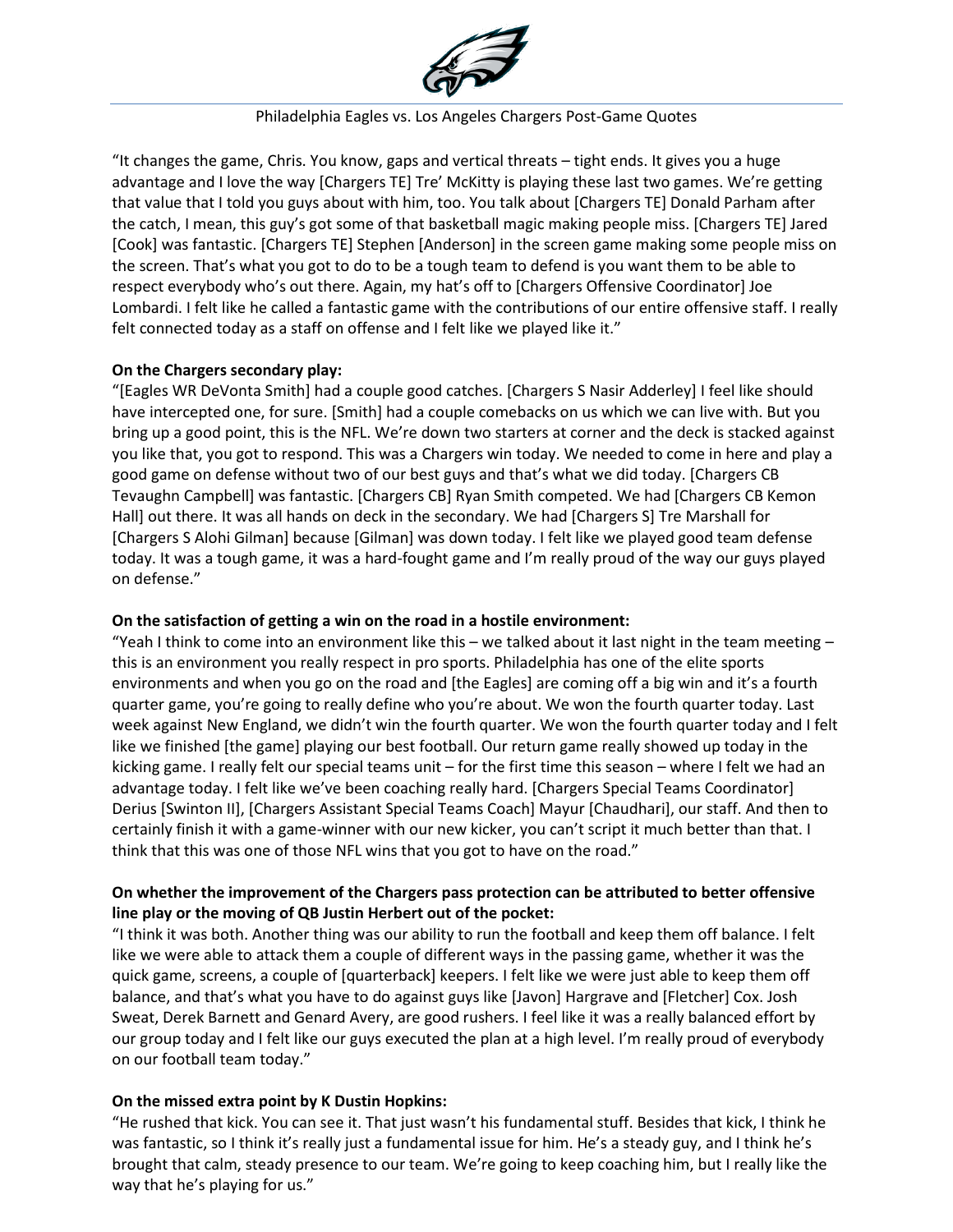

### **On the versatility of CB Chris Harris Jr.:**

"Chris is doing so many jobs for us. There were a couple of plays in there that he would like to have back, but he's just one of those rock solid pieces for us. I'm so glad we have him and today was a good illustration of why. When you get cleaned out at corner, he can go outside and play outside corner. If something happens inside, he can go back to safety, and he was kind of ready to play a bunch of different spots today. He's definitely a big asset for us."

## **On the 28-yard touchdown catch by Eagles WR Devonte Smith which tied the game in the fourth quarter:**

"It's a poor coverage call by me. It's a poor play call. We were playing them to run the football. I was trying to get Derwin [James Jr.] in the post. After [Eagles QB Jalen Hurts] killed the play, I knew that they were going to kind of max it up. I was trying to get Derwin [James Jr.] in the post, and Chris [Harris Jr.] is alone by himself on that play call, and that's my fault."

### **On the play of WR Keenan Allen:**

"Keenan had a really good week of practice. When you're trying to build a program, you need to do it with guys who have been in the league for eight years in order to set the example. He set the example in practice this week. Then he was just how he always is. He came up big for us in so many different situations. His play today got Justin Herbert in a really good rhythm, because Justin knows that he's the guy that he can go to get himself on schedule. I felt like we had good design, and then Keenan just does what he always does. He was clutch for us today. He had 12 receptions on 13 targets, so it was very effective targeting today for him. We kind of felt like it was going to be a zone game today, and that's where Keenan can work his magic. It was a great game plan, and you just can't say enough about our offensive line. All of this production by a million guys means that our offensive line really won the day for us."

## **On the fact that WR Keenan Allen has previously expressed frustration with the Chargers passing game:**

"It's just a fantastic player frustrated. He was bringing up his past. It's not my past. It's not our past. It's just some of his past. He's just a fantastic player who is frustrated. As a coach, there's nobody that's more invested in us than Keenan Allen, and today was a great example of that. When your best players are frustrated like that and you have to come 10 minutes after a tough loss and talk about it, you take that for what it is and then you trust the relationship. That relationship was on display today and Keenan was fantastic today."

### **On what makes WR Keenan Allen elite:**

"The consistency standing the test of time. When I was with the [Los Angeles] Rams last year, I was with the number one corner in football [Jalen Ramsey], a guy who doesn't respect many people that way, and Keenan Allen's reputation proceeds him in this league, because it's well-earned and well-deserved. People know that this guy has real stuff. I'm so glad we have him. Beyond the magnificent wide out stuff, he's just been great for me from a leadership standpoint. I can't say enough about him."

### **On his message to the team after the win:**

"I just felt like this was a mindset win for us. Coming on the road, this was a mindset win. We knew coming in here that this was going to be a hostile environment, and the game was tight. It was really tight, and there were a lot of momentum swings with the fourth downs and some of the near misses with their quarterback. We were there in the fourth quarter again with the ball and a chance to close it out. I just felt like it was a mindset win for us and I'm so proud of the guys and everybody within our team and within our organization because these are the games that you have to have in the National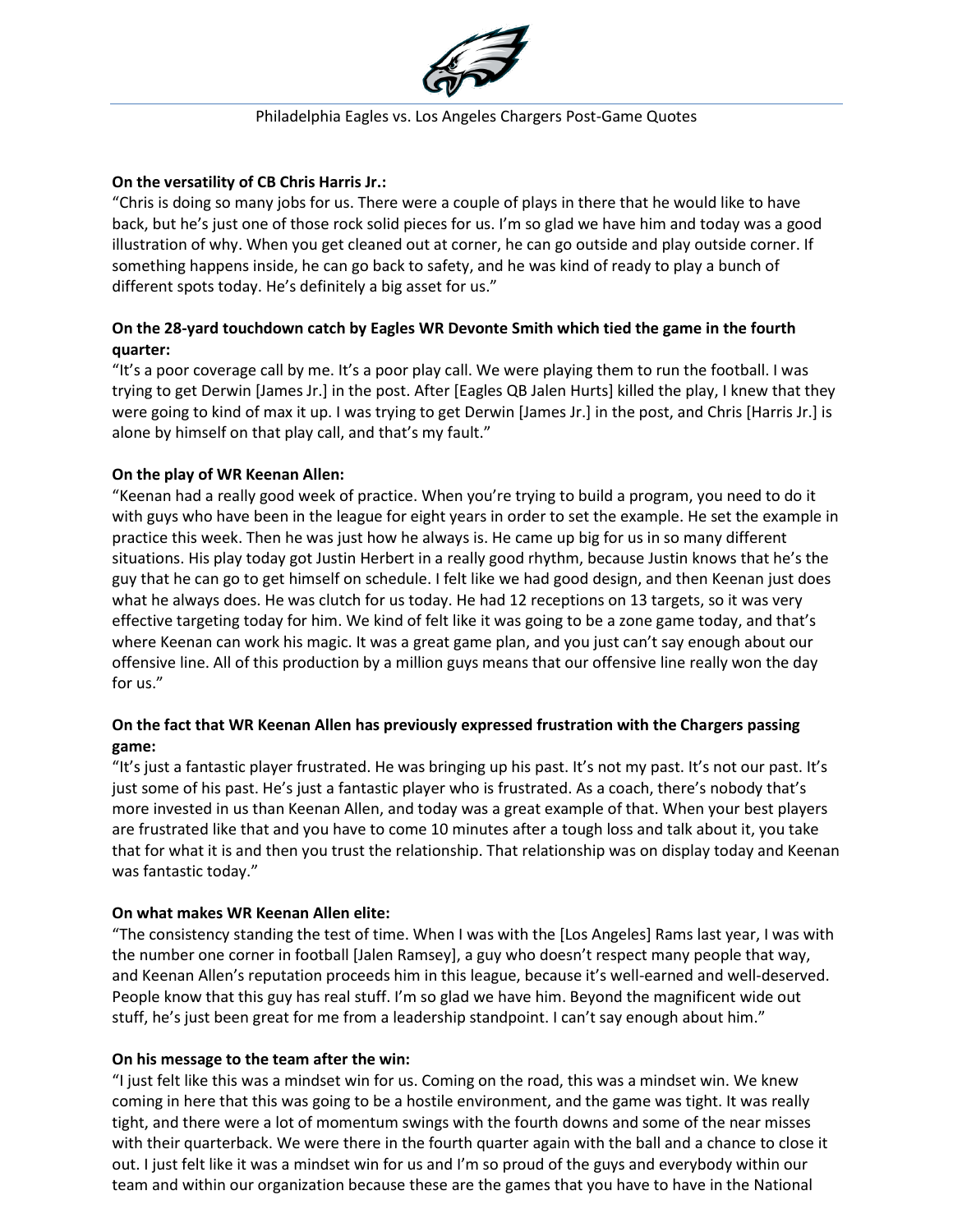

Football League on the road. You have to be able to go on the road without some of your guys, and you have to go win, and that's what we did today."

# **Chargers QB Justin Herbert**

### **On his mindset and how he approached the final drive:**

"It's one of those things, those four minute situations we practice all the time. Kind of like that Washington game to start the season. We felt confident out there and we have the right guys. Great play calls and the offensive line did a great job blocking so we were able to run the ball really well."

## **On how effective with the game plan he thought they were:**

"I think we had a great protection plan. [Chargers Offensive Coordinator) Joe Lombardi, they did a great job implementing a protection plan. The offensive line did a great job blocking all game. I don't think we had any sacks today so that was huge. We were effective on third down. And especially on fourth down as well. When you get time with receivers like those guys on the outside they do a great job getting open."

### **On what he saw on the play when he rushed in for a touchdown:**

"I believe it was Cover-0. Took a five-step drop in and stepped up and kind of saw the opening. I think [Chargers RB Austin Ekeler] might have gotten covered. I kind of ran up and tried to get as many yards as I could but there was an opening so I tried to take it."

## **On how the protection he had today allowed him to get into a rhythm:**

"Well, I think it's huge. And like I mentioned earlier, we had a great protection plan. Those guys [Chargers T] Storm [Norton], [Chargers C] Corey [Linsley], [Chargers G] Matt [Feiler], [Chargers T] Rashawn [Slater], all those guys did a great job blocking. So when we're able to run the ball and throw the ball and have enough time for the guys on the outside of the ball, [Chargers G/T] Mike [Schofield III], [Chargers TE] Jared [Cook] all those guys are there to make plays. It makes our offense a lot easier.

## **On the contributions in both the passing and the running game from three tight ends:**

"They're such weapons for us. To be able to run-block, pass-block, and to go win one-on-one matchups. [Chargers TE] Jared Cook, [Chargers TE] Donald Parham [Jr.], [Chargers TE] Stephen Anderson-they've done a great job. Especially blocking. They make our offense so much more dynamic. To have those guys out there they make our offense just more powerful."

### **On Chargers WR Mike Williams:**

"He's one of those guys that you believe you throw the ball and he'll make the play. They're not really 50/50 balls with him. He's done such an exceptional job all year that we've got such high confidence in him and know he's going to get the job done."

### **On Chargers WR Keenan Allen's performance:**

"He's one of those guys you go to on third down. All season long he's been super dependable. He's had such a great work ethic the past couple of weeks. It shows out there on the field."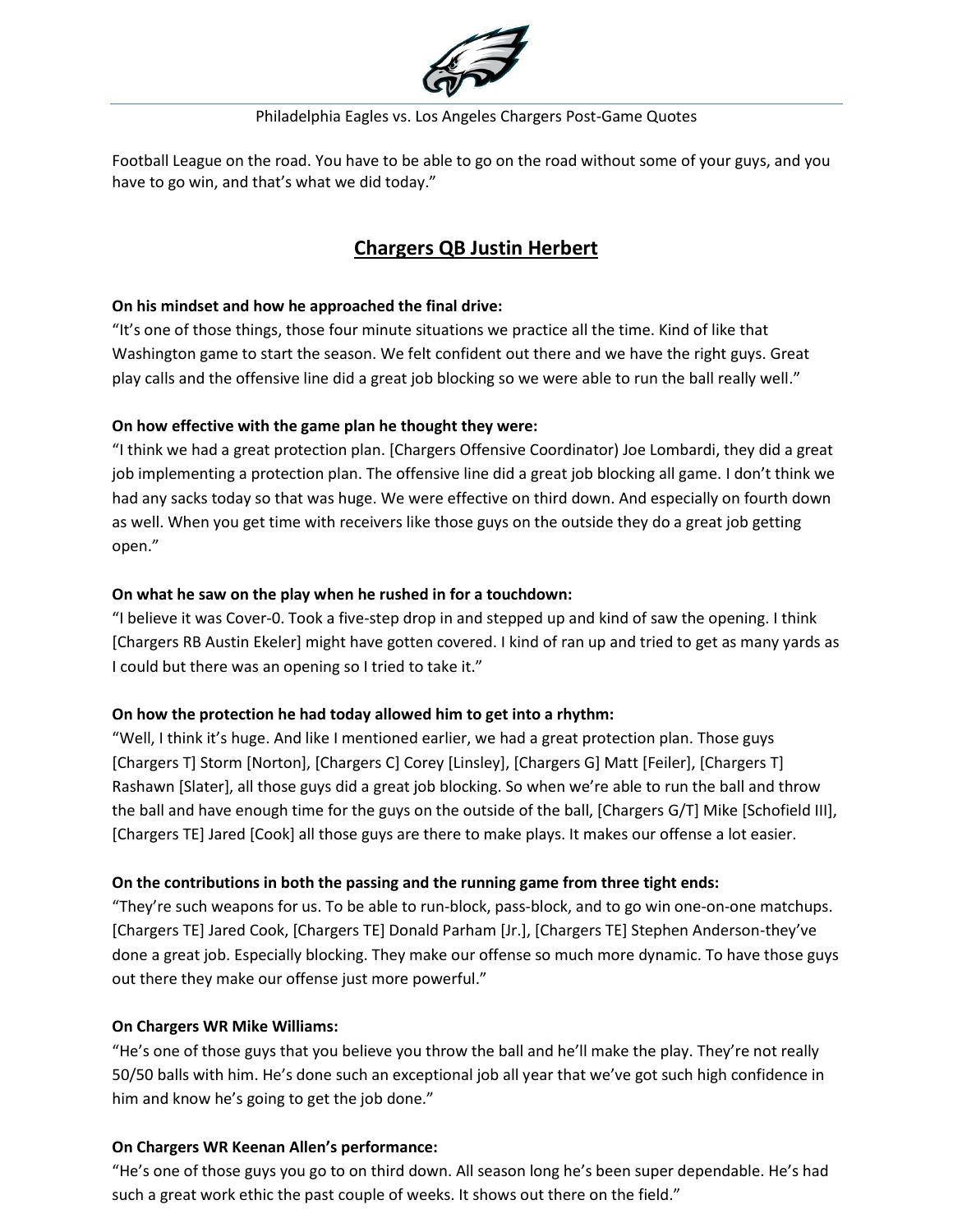

## **On why he feels he was able to make more pocket-movement plays with their WRs the past couple of weeks:**

"That's a good question. I think maybe trying to get the ball to those guys in space. There's a lot of space on the outside to get the ball to [Chargers WR] Josh Palmer, [Chargers WR] Jalen Guyton. Those guys are fast and they make plays happen. It's one of those things that we can switch up in our offense, especially try to change the protection plan. I thought it was good for us."

### **On how satisfying of a win this was after a back-and-forth second half between both teams:**

"I think it's huge for us because we lost a couple tough games. The film we watched we had to get better from that. To come here in such a hostile environment. They've got an incredible team on that opposing sideline. It was a tough game and they're not going to be easy. None of the games in the NFL are going to be easy. That's kind of what we figured out the past couple of weeks. To battle through all of that adversity and come out on the other side. I think it's huge for us."

## **On whether he thought Chargers RB Austin Ekeler got the first down on the last drive before it was ruled fourth down:**

"My initial thought was that he got it but I don't have the best viewpoint on the field so I didn't get to see the side view. But [Ekeler] is one of those guys you hand the ball off to and he's going to make a play happen so I would have thought that he would've gotten it."

### **On whether he thinks this is a season-saving win:**

"I think every game in the NFL is so tough and I think we did a great job answering it today. The guys came back and the defense stepped up big time when we needed stops. Special teams was huge with kick returns and all of that so I think if we put it all together we could be a pretty good team."

## **On being the fifth quarterback this season to complete 80% of their passes against the Eagles:**

"Watching them on film, they play really tough defense. They've got some really good cover guys. It was just one of those games you get in rhythm and the offensive line gives you enough time to throw. Especially when you get guys on the outside like we do, they make my job so much easier."

### **On coming out of a slump the last two games to win today:**

"Well, it's the NFL. They're all tough games and it's going to happen. It's all about how you answer adversity and kind of like we mentioned all week, it's about how you answer. I thought the guys did a great job today. Defense, offense, special teams as well. That's the NFL. Every game is going to be a tough game and you have to have your best. I felt like we were good today."

### **On the feeling after moving the ball down the field well but not being able to score at first:**

"It was huge. When we came in at halftime we kind of mentioned that we're moving the ball well. We're doing things right. We just need to execute and finish those drives. The offensive line was upbeat the entire time. We knew if we kept playing behind those guys they would lead us right down the field. No one was down. Everyone knew exactly what we needed to do and came out in the second half and put up some points, so that was really good for us."